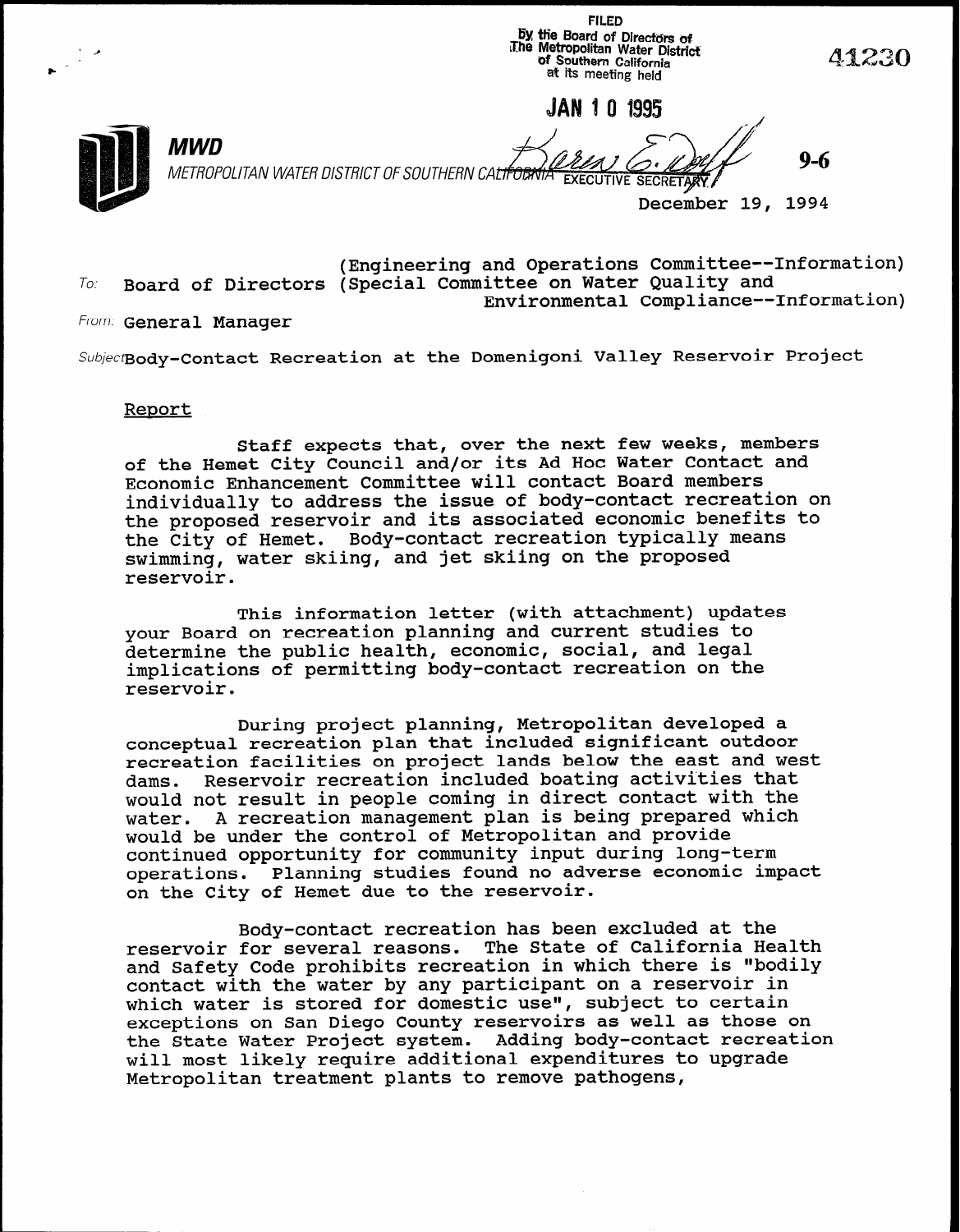## Board of Directors -2-<br>
-2-<br>
December 19, 1994

L

such as Cryptosporidium, that humans could introduce into the water supply. It has also been Metropolitan's practice to prohibit body-contact recreation on its other reservoirs (Lake Mathews and Lake Skinner) to protect public health.

While the planning studies addressed both bodycontact recreation and the project's economic impacts, staff is re-studying both issues in great detail to respond to questions raised by Hemet's Ad Hoc Committee in July 1994. These studies are being conducted so that the Board and the public will have comprehensive factual information on the impacts of bodycontact recreation. Tentative results of these studies, including the feasibility of body-contact recreation at the proposed reservoir, will be available in late-January 1995. Staff will report this information to the Board in February.

The attachment summarizes the recreation planning process and our current studies on body-contact recreation.

Recommendation

For information only.

John. R. Wodraska JONN. K. WOOLds

Submitted by:

Engineer

Concur:

<u>Monday</u>

John R. Wodraska<br>General Manager

 $DGM/JR/mkh$  $W:\Dvee R\rightarrow 941219B.DOC$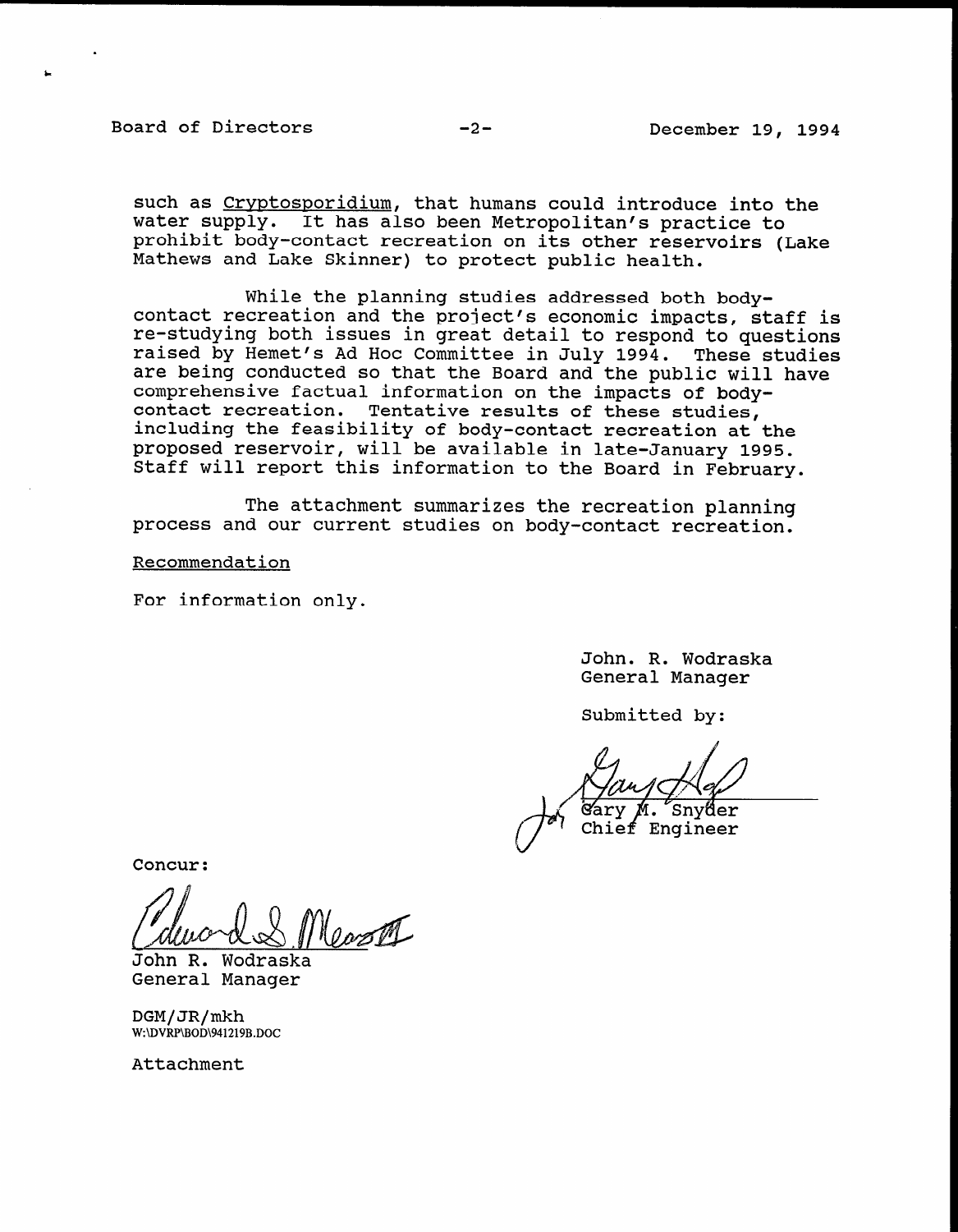## ATTACHMENT

.

## Recreation Planning and Current Studies on Bodv-Contact Recreation Activities

Following the Board's certification of the Final Environmental Impact Report (FEIR) in October 1991, staff initiated a comprehensive effort to develop a detailed recreation plan based on the FEIR conceptual plan. A key component of this effort was to involve the area public in developing the plan. Accordingly, staff established a recreation working group consisting of 38 people representing area governments, the business community, recreation interests, and special populations. The City of Hemet is represented on the working group.

Between October 1992 and June 1994, the recreation working group met nine times. The first four sessions (between October 1992 and April 1993) were public information meetings intended to discuss the many facets of recreation planning and to solicit general public suggestions on the activities and facilities that the plan should include. Over 100 people attended each meeting. Body-contact recreation activities on the reservoir were among the proposals, just as they had been during the review period of the Draft EIR.

Between September 1993 and April 1994, the recreation working group held four planning workshops to work with staff in working group neig four planning workshops to work with staff in<br>developing the plan... The group reached consensus on a dust plan developing the pian. The group reached consensus on a draft that was mailed to everyone on the project mailing list (over 2,000 people). The working group supported the plan because it will provide a wide variety of outdoor recreation activities to meet demand, can be implemented within Metropolitan's recreation capital budget, and will produce annual operating revenues at least equal to annual costs. The plan did not include bodycontact recreation on the reservoir, but did include body-contact recreation at swimming lagoons located near the west and east dams of the reservoir.

On May 31, 1994, staff held an open house at the site on May 31, 1994, staff held an open house at the sit to give people the opportunity to tour future recreation lands. In general, of the approximately 400 people that attended, most seemed enthusiastic about the draft plan. On June 1, 1994, the recreation working group held a workshop to present and receive comments from the general public on the draft plan. Over 150 people attended. While every speaker supported the plan for what it contained, many speakers objected to what it did not contain:<br>body-contact recreation on the reservoir.

Following the workshop, staff has continued to pursue recreation development at the reservoir based on the draft plan. However, in July 1994, some Hemet residents sought the City Council's establishment of a committee to promote reservoir-based body-contact recreation and recreation complex development and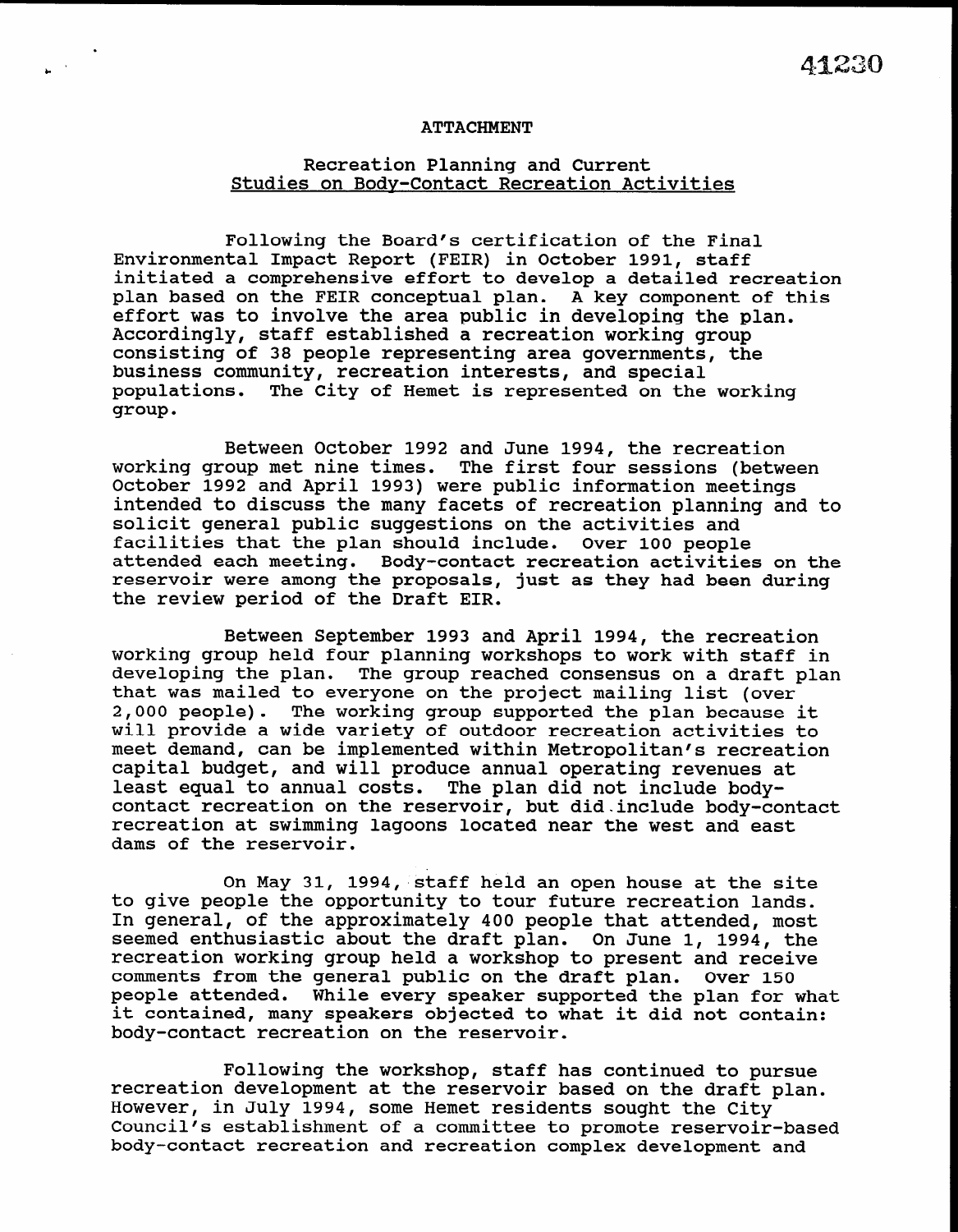operation to maximize the economic benefit to the City of Hemet. These residents challenged the reasons that Metropolitan and the recreation working group had cited for rejecting body-contact recreation. The City Council established the Water Contact/Economic Enhancement Committee.

The expressed goals of this committee are:

- . Full body-contact recreation on the reservoir.
- . Vehicular access to picnic areas and campgrounds on the north and south slopes, inside the reservoir.
- Adoption of the name "Lake Domenigoni."
- . Full mitigation of increased service costs to the City of Hemet related to serving the lake and recreation areas.
- . For Hemet to have an integral role in the management/operation of the recreation areas.
- . To aggressively plan, market, and develop the recreational uses to the highest and best land use.
- . For Hemet to annex the lake and recreation areas.

Staff takes very seriously the City Council's establishment of the committee, which challenges the direction that staff and the recreation working group have been pursuing with community input. Given the Council's position, staff agreed to study in much more detail the potential public health impacts from body-contact recreation and the recreation complex's economic impacts on the Hemet area with and without reservoirbased body-contact recreation. The study, begun in August 1994, is in two (and perhaps three) phases. Staff has contracted with some of the most eminent scientists in the country to study the public health impacts and a major economics firm to project the economic impacts. The results of the study will give the Board the information it needs to determine whether body-contact recreation is feasible and desirable on the reservoir.

Phase 1, completed in September 1994, focused on assembling information from published sources on the public health impacts of body-contact recreation and projecting the recreation complex's economic benefits with and without bodycontact recreation. Documented public health studies clearly establish a relationship between human contact with the water and human illness. Economically, the draft recreation plan without body-contact recreation would, by the year 2010, annually inject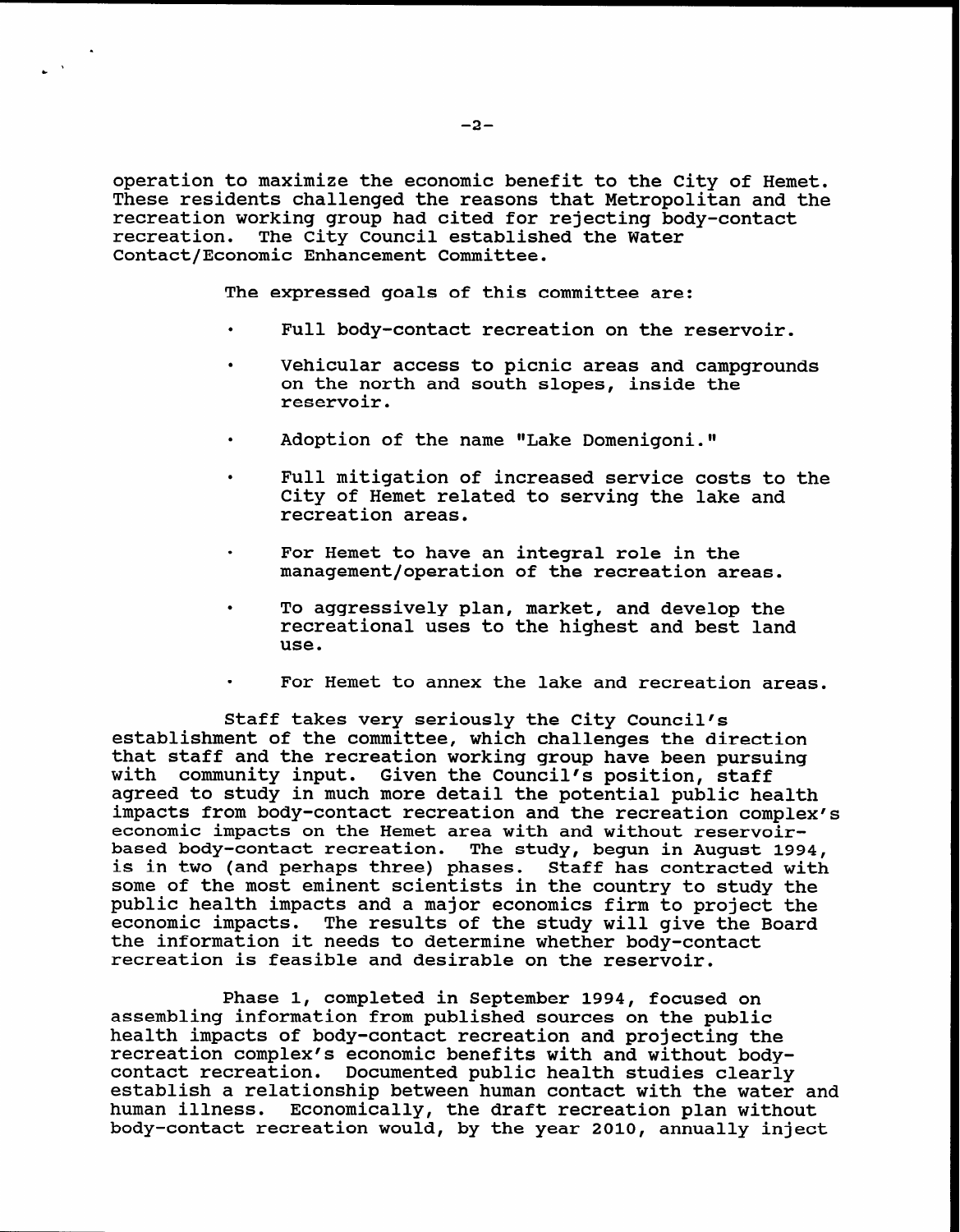about \$70 million into the local economy through direct spending by recreation users and related indirect expenditures in the surrounding community. A plan with body-contact recreation would increase the annual economic benefit by about 8 percent. Phase 1 economic studies did not address the potential economic liability to the recreation management entity from recreation accidents associated with body-contact activities.

On October 6, 1994, staff presented the results of Phase 1 to the public in the tenth meeting of the recreation working group. Over 100 people attended the meeting. Except for representatives of the City of Hemet, working group members continued to support the draft plan. Hemet representatives and some other people attending the meeting challenged a number of the Phase 1 public health and economic data conclusions.

Phase 2, begun in October 1994, emphasizes efforts to: (1) apply known information about the public health impacts of body-contact recreation to the unique characteristics of the new reservoir in order to project the likely risks from such recreation to downstream water consumers; (2) determine the cost that our customers would have to bear, if any, to upgrade our that our customers would have to bear, it any, to upgrade ( federal drinking water standards); and (3) reevaluate the federal drinking water standards); and (3) reevaluate the economic benefits of a recreation complex with and without body-<br>contact recreation.

Studies of the public health risks are evaluating potential pathogen is the public nearth risks are evaluating  $\epsilon$ potential pathogen loading from five recreation activities on the reservoir, including: (1) non-body contact boating and fishing only, (2) minimal body-contact boating such as small sailboats and canoes, (3) water skiing, (4) jet skiing, and (5) swimming. In general, activities involving full body-contact result in release of pathogens. Consequently, increasing numbers of full body-contact recreators results in greater pathogen loading into<br>the reservoir.

 $\mathbf{S}$  and  $\mathbf{S}$  in late-January 1995  $\mathbf{S}$  in late-January 1995  $\mathbf{S}$  in late-January 1995  $\mathbf{S}$ and report to complete Phase 2 in late-January and report the results to the public in a recreation working<br>group meeting and to the Board of Directors in February. Staff group meeting and to the Board of Directors in February. expects the results to lead to a determination of the extent to which body-contact recreation is feasible, if at all.

If the results are income or require a greater and  $\alpha$ 

If the results are inconclusive or require a great degree of precision, a third study phase may be necessary to sample, analyze, and compare contaminants in water from existing reservoirs in the State of California (and perhaps other states) that currently provide and do not provide various levels of bodycontact recreation. This phase, which could cost at least \$300,000, would take about 18 months, from May 1995 to October 1996, in order to collect samples over two peak recreation seasons.